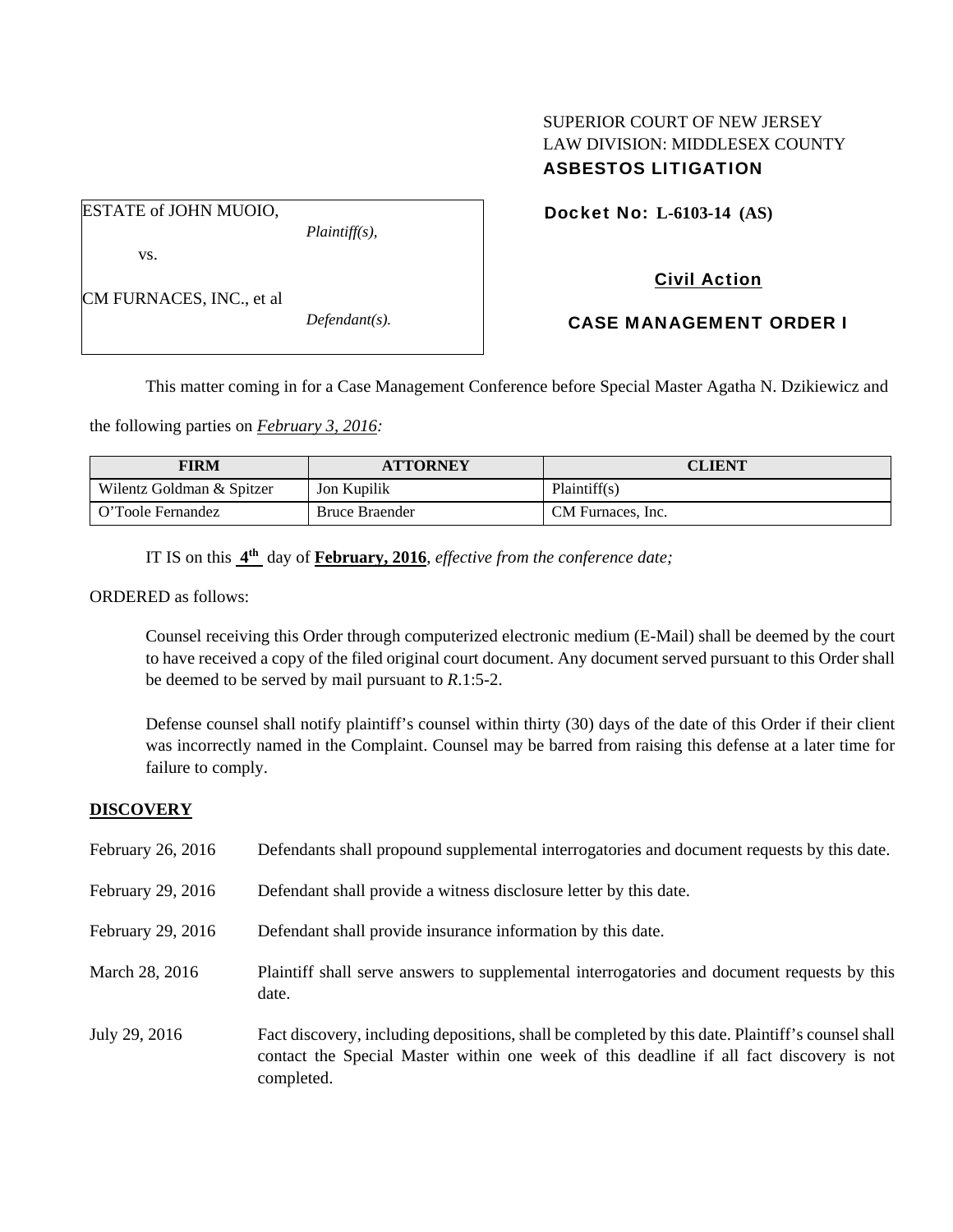July 29, 2016 Depositions of corporate representatives shall be completed by this date.

### **EARLY SETTLEMENT**

February 29, 2016 Settlement demands shall be served on all counsel and the Special Master by this date.

#### **SUMMARY JUDGMENT MOTION PRACTICE**

- August 19, 2016 Summary judgment motions shall be filed no later than this date.
- September 16, 2016 Last return date for summary judgment motions.

#### **MEDICAL DEFENSE**

- March 31, 2016 Upon request by defense counsel, plaintiff is to arrange for the transfer of pathology specimens and x-rays, if any, by this date.
- October 31, 2016 Defendants shall identify its medical experts and serve medical reports, if any, by this date. **In addition, defendants shall notify plaintiff's counsel (as well as all counsel of record) of a joinder in an expert medical defense by this date.**

### **LIABILITY EXPERT REPORTS**

- November 1, 2016 Plaintiff shall identify its liability experts and serve liability expert reports or a certified expert statement by this date or waive any opportunity to rely on liability expert testimony.
- December 30, 2016 Defendants shall identify its liability experts and serve liability expert reports, if any, by this date or waive any opportunity to rely on liability expert testimony.

## **ECONOMIST EXPERT REPORTS**

- November 1, 2016 Plaintiff shall identify its expert economists and serve expert economist report(s), if any, by this date or waive any opportunity to rely on economic expert testimony.
- December 30, 2016 Defendants shall identify its expert economists and serve expert economist report(s), if any, by this date or waive any opportunity to rely on economic expert testimony.

#### **EXPERT DEPOSITIONS**

January 20, 2017 Expert depositions shall be completed by this date. To the extent that plaintiff and defendant generic experts have been deposed before, the parties seeking that deposition in this case must file an application before the Special Master and demonstrate the necessity for that deposition. To the extent possible, documents requested in a deposition notice directed to an expert shall be produced three days in advance of the expert deposition. The expert shall not be required to produce documents that are readily accessible in the public domain.

\_\_\_\_\_\_\_\_\_\_\_\_\_\_\_\_\_\_\_\_\_\_\_\_\_\_\_\_\_\_\_\_\_\_\_\_\_\_\_\_\_\_\_\_\_\_\_\_\_\_\_\_\_\_\_\_\_\_\_\_\_\_\_\_\_\_\_\_\_\_\_\_\_\_\_\_\_\_\_\_\_\_\_\_\_\_\_\_\_\_\_\_\_\_\_\_\_\_\_\_\_\_\_\_\_\_\_\_\_\_